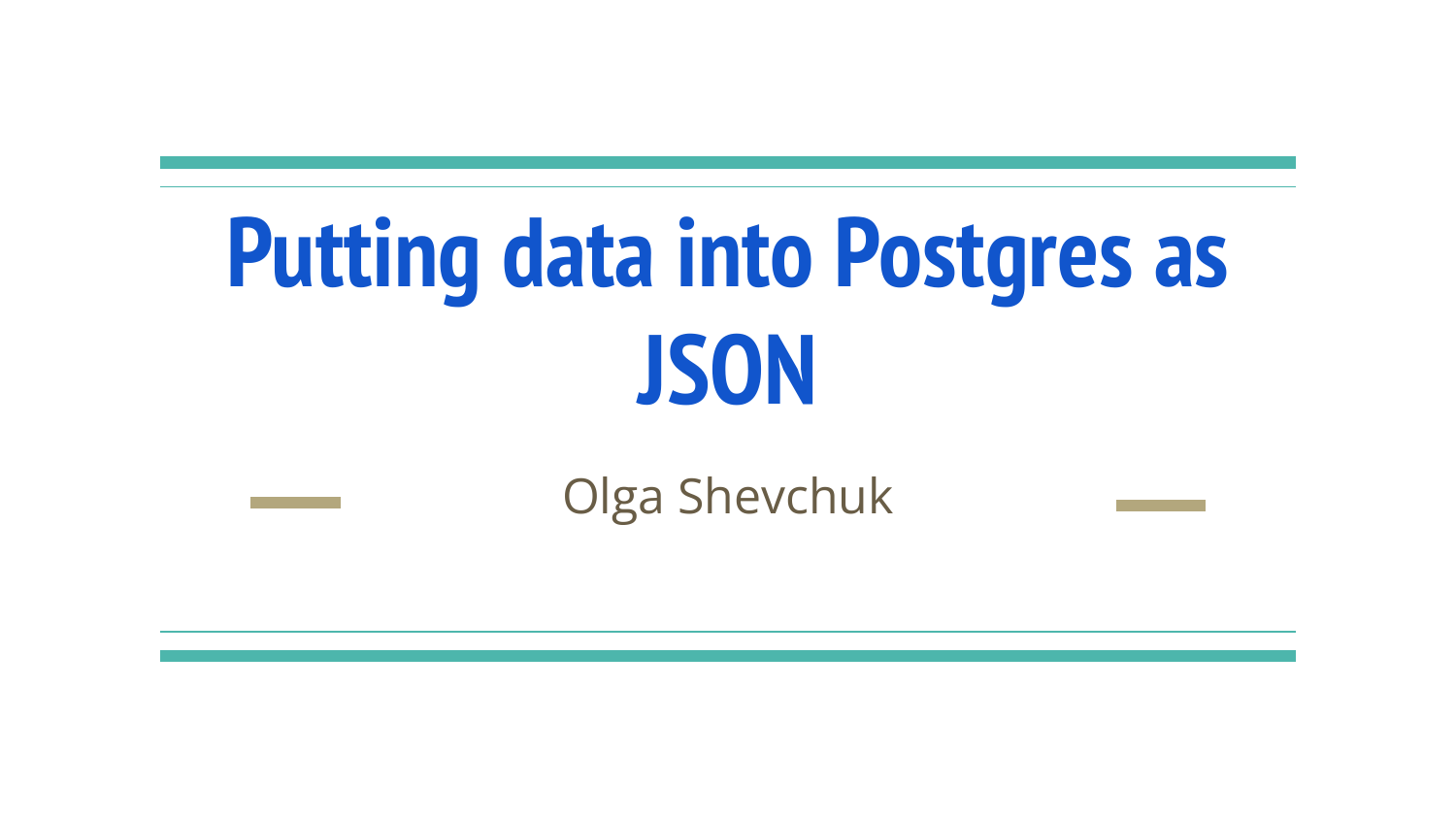# **Ways of storing JSON data in Postgres**

- Two different data types for storing JSON data: JSON and JSONB
- JSON data type stores an exact copy of the JSON input text  $\rightarrow$  parsing is necessary to retrieve a particular field.
- JSONB is stored data in a decomposed binary format; that is, not as an ASCII/UTF-8 string, but as binary code  $\rightarrow$  no parsing is needed.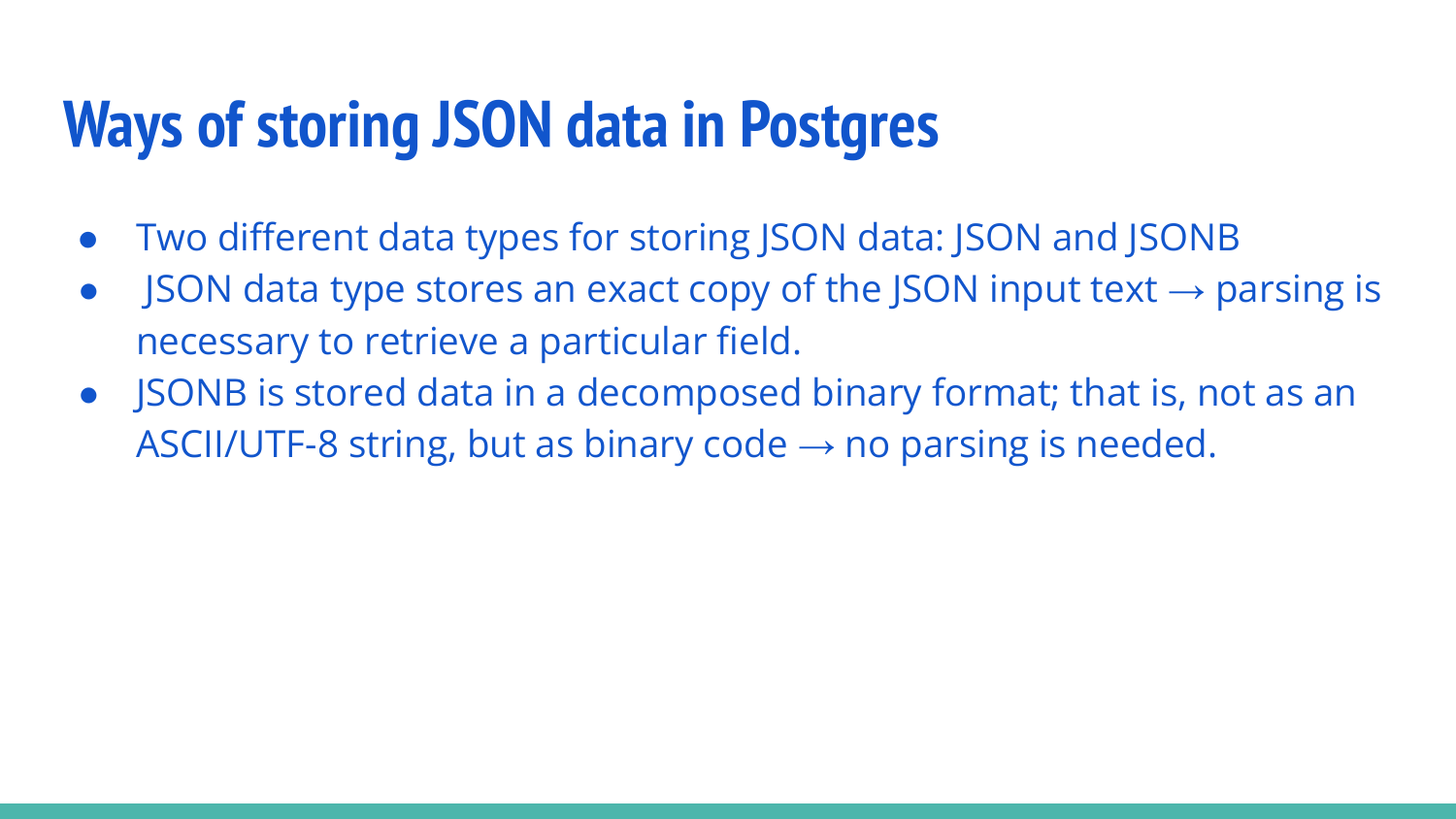### **Here are some valid JSONB expressions.**

- -- Simple scalar/primitive value
- -- Primitive values can be numbers, quoted strings, true, false, or null SELECT '5'::json;

-- Array of zero or more elements (elements need not be of same type) SELECT  $'[1, 2, "foo", null]': json;$ 

-- Object containing pairs of keys and values -- Note that object keys must always be quoted strings SELECT '{"bar": "baz", "balance": 7.77, "active": false}'::json;

-- Arrays and objects can be nested arbitrarily SELECT '{"foo": [true, "bar"], "tags": {"a": 1, "b": null}}'::json;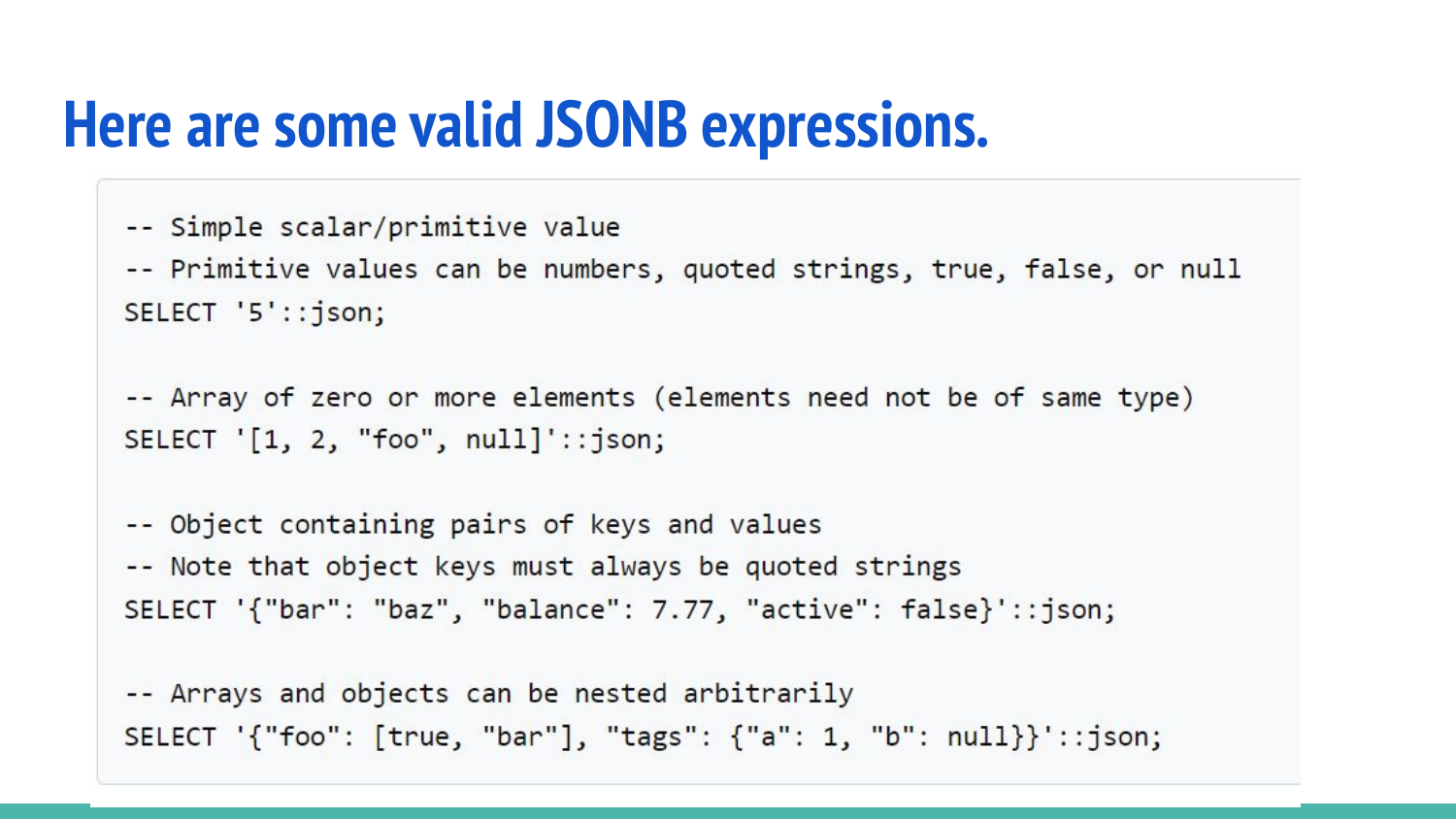### **JSON vs JSONB**

oshevchuk=> select '{"user\_id":1, "paying":true,"paying":false}'::json, '{"user\_id":1, "paying":true, "paying":false}'::jsonb; json jsonb {"user\_id":1, "paying":true,"paying":false} | {"paying": false, "user\_id": 1}  $(1 row)$ 

The whitespace, the order of the keys and the duplicate keys are preserved in the JSON column but not in the JSONB column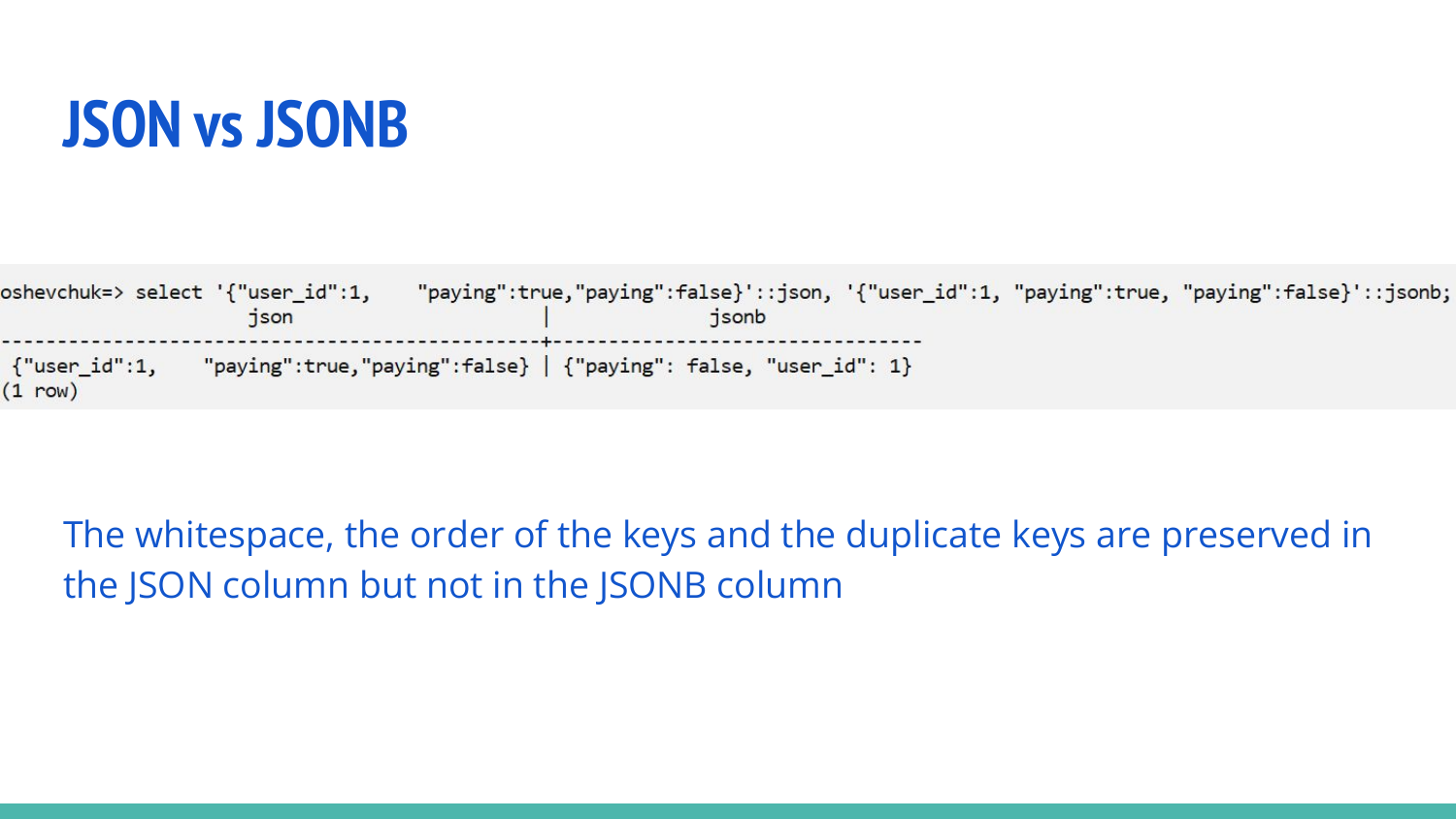# **Using JSONB**

#### Creating a table with a JSONB column (equivalent for JSON column):

| create table sales (            | Table "public.sales" |                  |                                      |          |                                              |
|---------------------------------|----------------------|------------------|--------------------------------------|----------|----------------------------------------------|
| id serial not null primary key, |                      |                  | Column   Type   Collation   Nullable |          | Default                                      |
| info jsonb not null             | id<br>info           | integer<br>jsonb |                                      | not null | not null   nextval('sales_id_seq'::regclass) |

#### Inserting a JSON document:

```
insert into sales values (1, '{"name": "Alice", "paying": true, "tags": ["admin"]}');
oshevchuk=> select * from sales;
idinfo
```

```
1 | {"name": "Alice", "tags": ["admin"], "paying": true}
(1 row)
```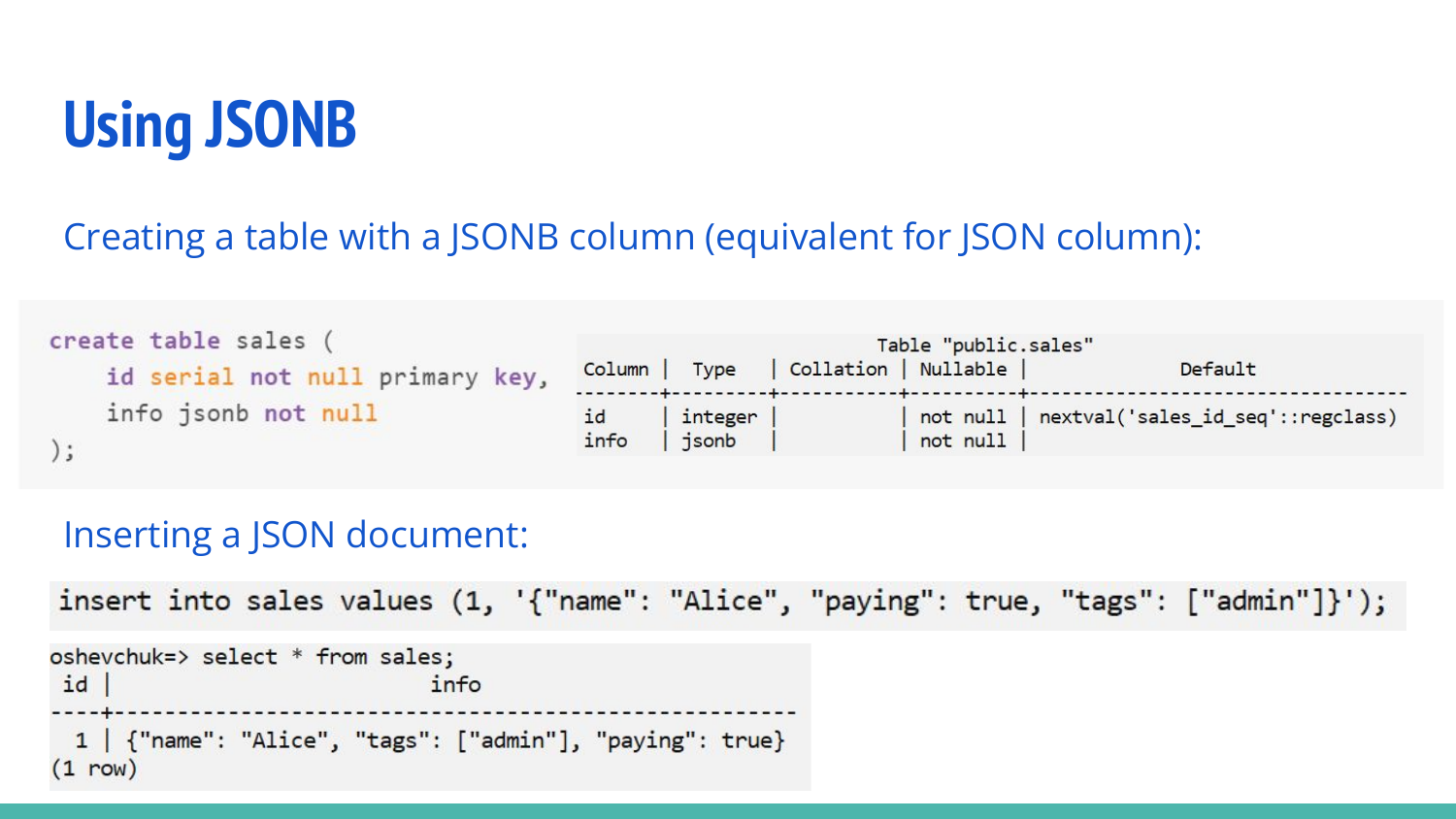# **Updating a JSON document**

#### Updating by inserting a whole document:

```
update sales set info = '{"name": "Bob", "paying": false, "tags": []}';
oshevchuk=> select * from sales;
 idinfo
 1 | {"name": "Bob", "tags": [], "paying": false}
(1 row)
```
#### If more than 1 row, to update data at a specific row, use where

update sales set info = '{"name": "Emily", "paying": true, "tags": ["user"], "salary": 3000}' where id = 2;

| Original                                                              | Changed                                                                 |
|-----------------------------------------------------------------------|-------------------------------------------------------------------------|
| id                                                                    | id                                                                      |
| info                                                                  | info                                                                    |
| 1   {"name": "Bob", "tags": [], "paying": false}                      | 1   {"name": "Bob", "tags": [], "paying": false}                        |
| 2   {"name": "Amy", "tags": ["user"], "paying": true, "salary": 3000} | 2   {"name": "Emily", "tags": ["user"], "paying": true, "salary": 3000} |
| $(2$ rows)                                                            | $(2$ rows)                                                              |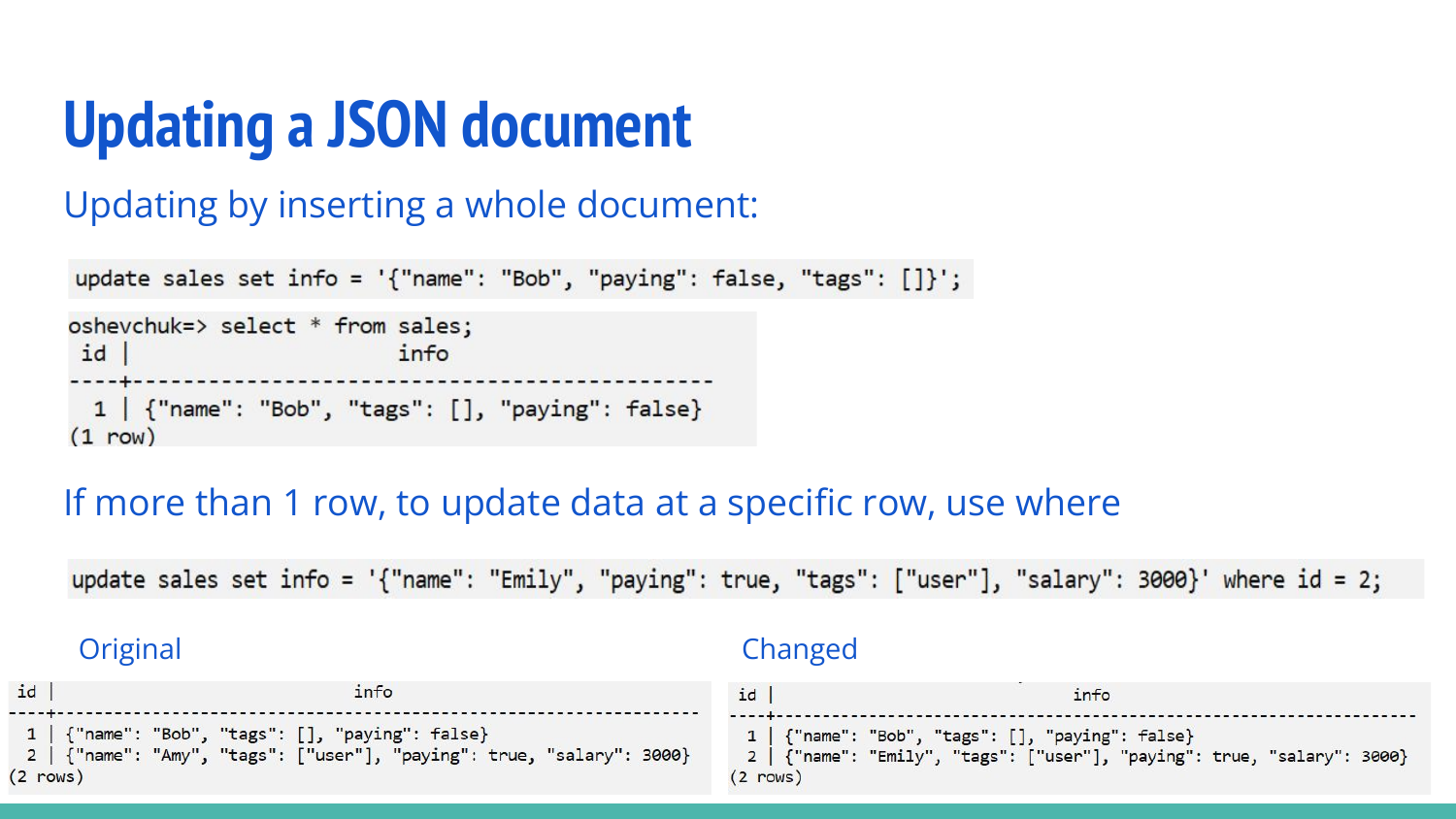# **Updating a JSON document**

#### Updating by adding a key (only JSONB)

```
update sales set info = info || \nmid "{"country": "Canada"}';
```
 $id$ info 1 | {"name": "Bob", "tags": [], "paying": false, "country": "Canada"} 2 | {"name": "Emily", "tags": ["user"], "paying": true, "salary": 3000, "country": "Canada"}  $(2$  rows)

#### Updating by removing a key

```
update sales set info = info - 'country';idinfo
 1 | {"name": "Bob", "tags": [], "paying": false}
 2 | {"name": "Emily", "tags": ["user"], "paying": true, "salary": 3000}
(2 rows)
```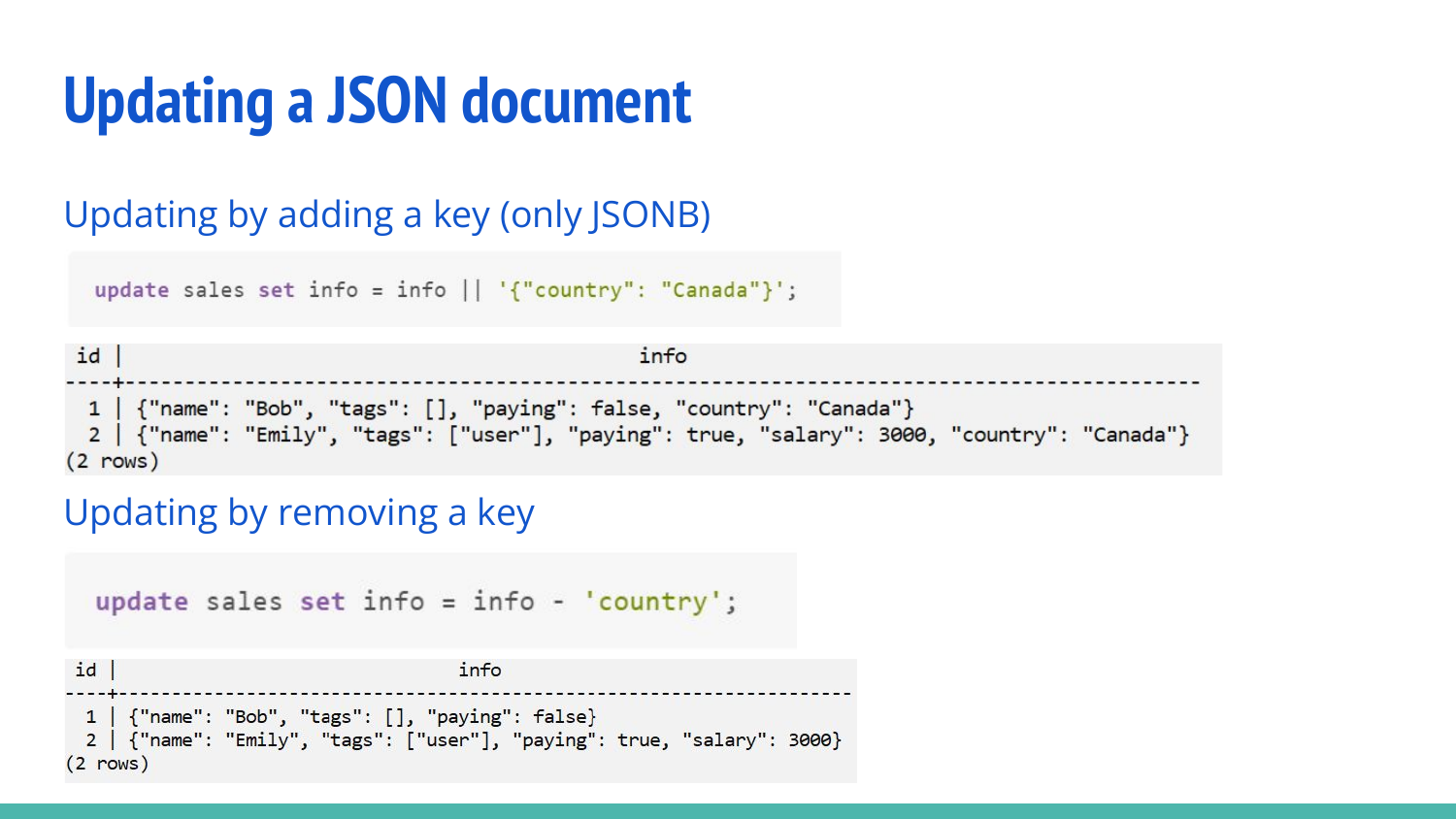# **Querying the JSON document**

Two operators to query JSON documents: -> and ->>. Work on both JSON as well as JSONB columns.

- $\bullet$   $\rightarrow$ ,  $\#$  returns a column of ISON objects
- $\rightarrow$   $\rightarrow$   $\rightarrow$   $\rightarrow$  returns a column of values of type text

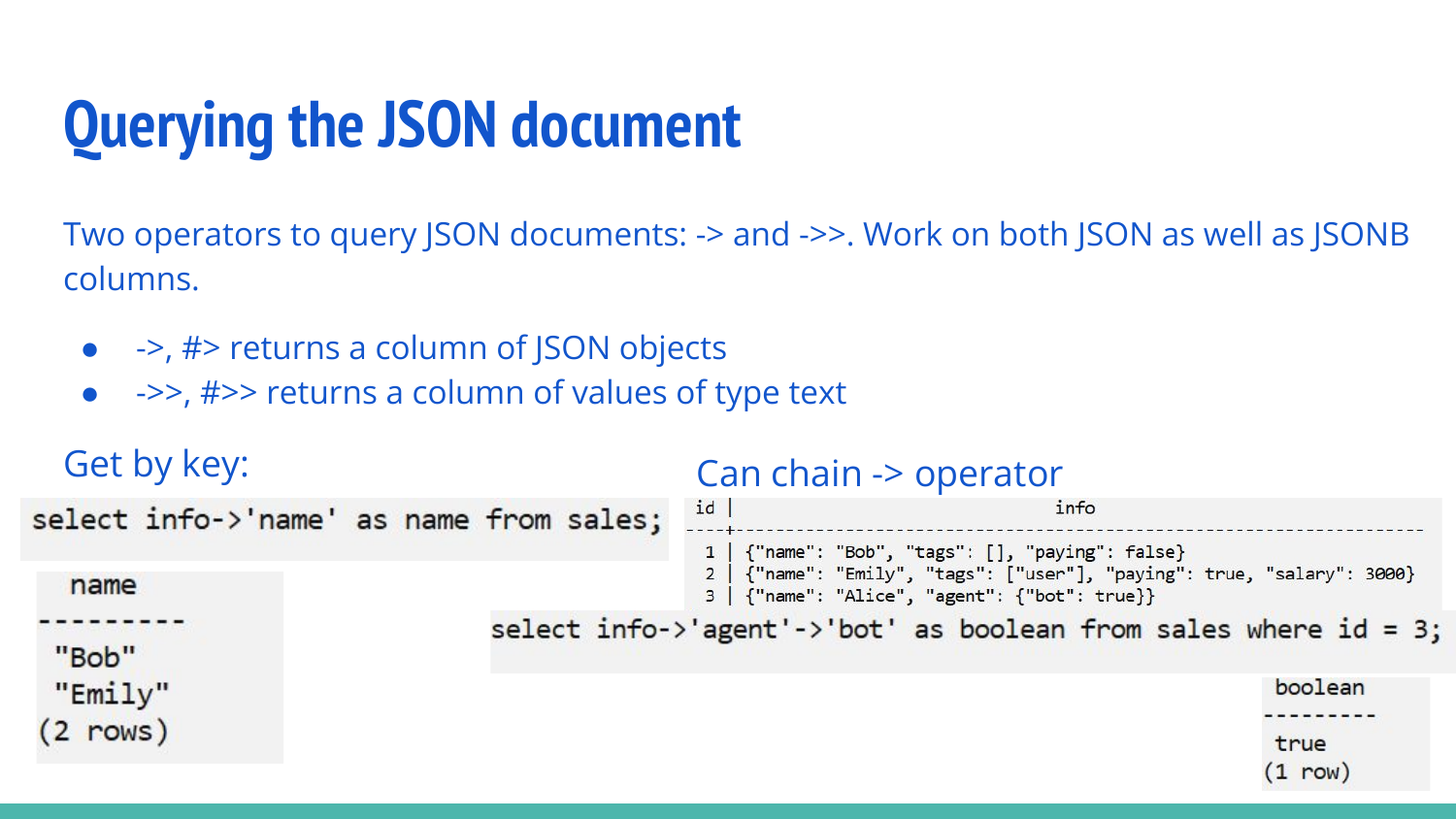| Operator      | Right<br>Operand<br>Type | Description                                                                                  | Usage Example                                                   | Example<br><b>Results</b> |                   |
|---------------|--------------------------|----------------------------------------------------------------------------------------------|-----------------------------------------------------------------|---------------------------|-------------------|
| $\rightarrow$ | int                      | Get JSON array<br>element (indexed<br>from zero, negative<br>integers count from<br>the end) | '[{"a":"foo"},{"b":"bar"},<br>{"c":"baz"}]'::json->2            | ${^nC}$ ":"baz"}          |                   |
| $\rightarrow$ | text                     | Get JSON object field<br>by key                                                              | '{"a": {"b":"foo"}}'::json-<br>> a'                             | {"b":"foo"}               |                   |
| $->$          | int                      | Get JSON array<br>element as text                                                            | $'[1,2,3]$ "::json->>2                                          | 3                         |                   |
| $->>$         | text                     | Get JSON object field<br>as text                                                             | '{"a":1,"b":2}'::json->>'b'                                     | $\overline{2}$            |                   |
| #>            | text[]                   | Get JSON object at<br>specified path                                                         | $T^{a}a$ ": $T^{a}b$ ": $T^{a}c$ ":<br>"foo"}}}'::json#>'{a,b}' | ${^nC}$ ": "foo"}         | <u>httr</u>       |
| #>>           | text[]                   | Get JSON object at<br>specified path as text                                                 | "[a":[1,2,3],"b":<br>$[4,5,6]$ '::json#>>'{a,2}'                | 3                         | <u>esq</u><br>unc |

ps://www.postgr pl.org/docs/9.5/f <mark>tions-json.html</mark>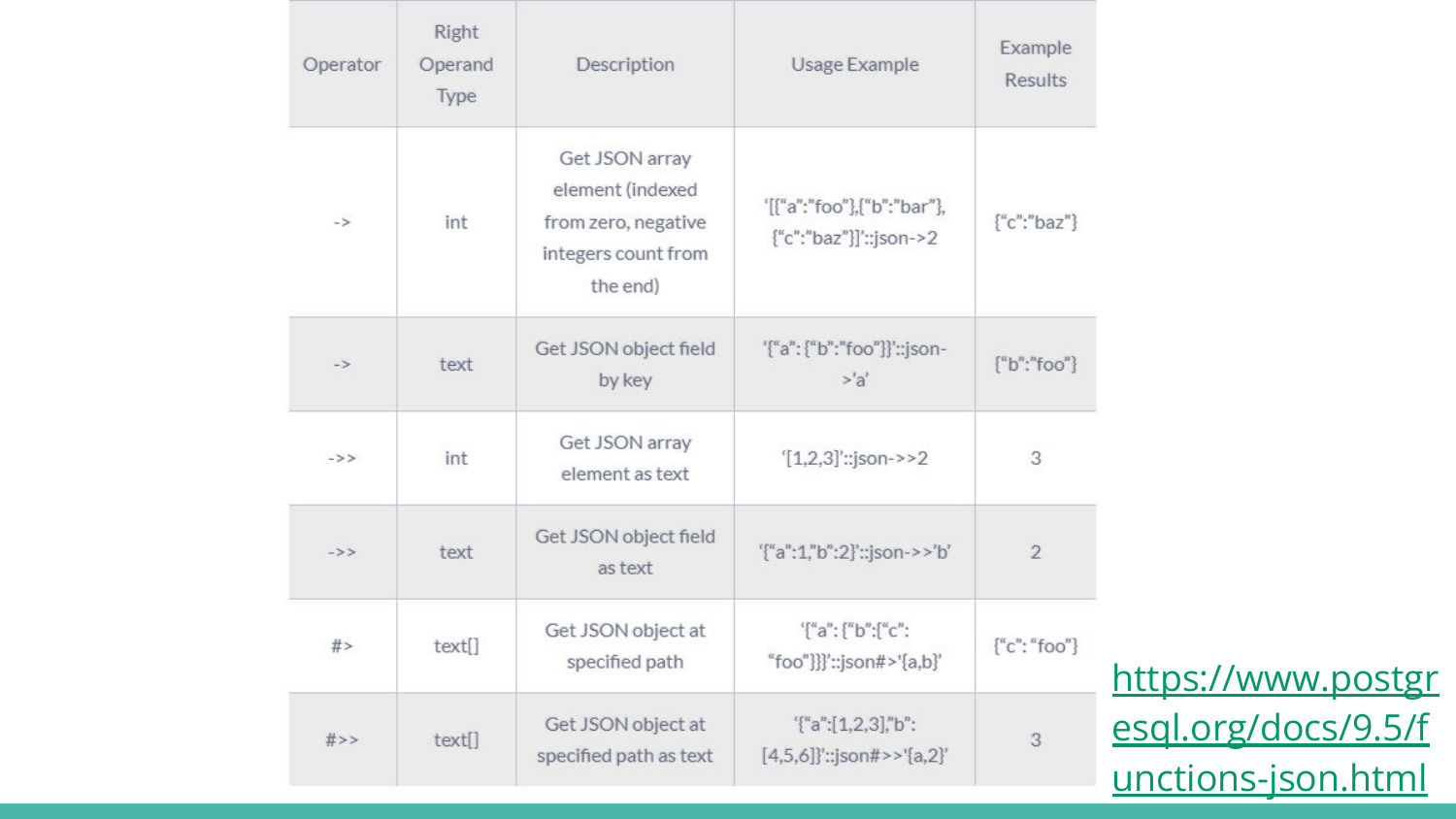### **Filter results**

One can filter a result set using the where clause through JSON keys

select  $*$  from sales where  $info->' paying' = 'false';$ 

id info ---------------------------- $1 \mid \{$ "name": "Bob", "tags":  $[]$ , "paying": false}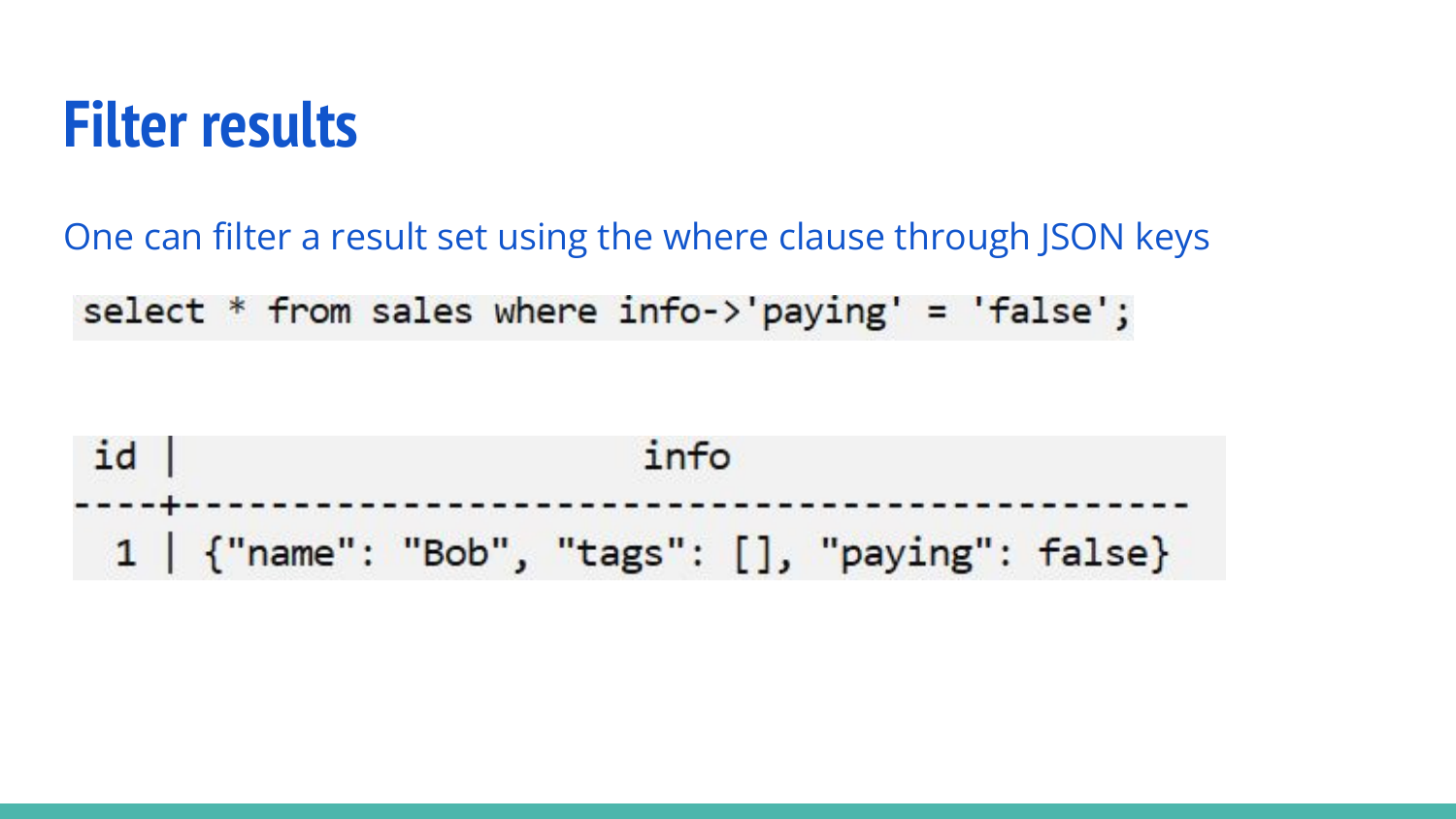# **JSONB Containment with @>**

The containment operator **@>** tests whether one document (a set or an array) contains another.

```
select '{"name": "Alice", "agent": {"bot": true} }'::jsonb @> '{"agent": {"bot": false}}';
-- returns false
select '{"name": "Alice", "agent": {"bot": true} }'::jsonb @> '{"agent": {"bot": true}}';
-- return true
idinfo
 1 | {"name": "Bob", "tags": [], "paying": false}
 2 | {"name": "Emily", "tags": ["user"], "paying": true, "salary": 3000}
 3 | {"name": "Alice", "tags": ["user", "admin"], "agent": {"bot": true}}
select info->'name' from sales where info->'tags' @> '["user"]';
```
"Emily" "Alice"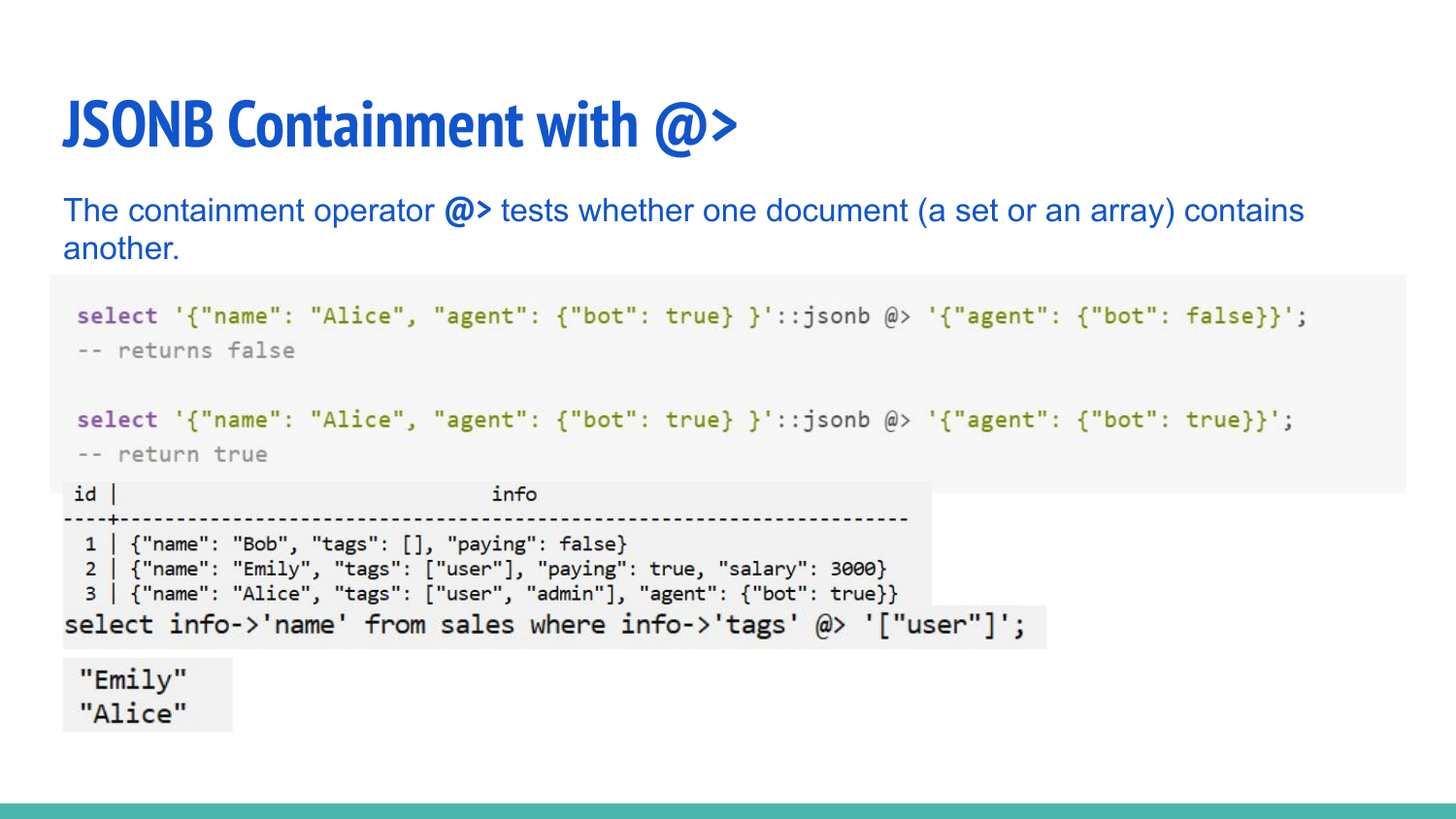### **JSONB Existence with ?**

We can use the JSONB existence operator ? to check if an object key or array element is present:

select '{"name": "Alice", "agent": {"bot": true} }'::jsonb -> 'agent' ? 'bot'; //true

#### Checking for array element presence:

 $id$ info 1 | {"name": "Bob", "tags": [], "paying": false} 2 | {"name": "Emily", "tags": ["user"], "paying": true, "salary": 3000} 3 | {"name": "Alice", "tags": ["user", "admin"], "agent": {"bot": true}}

select info->'name' from sales where info->'tags' ? 'user';

"Emily" "Alice"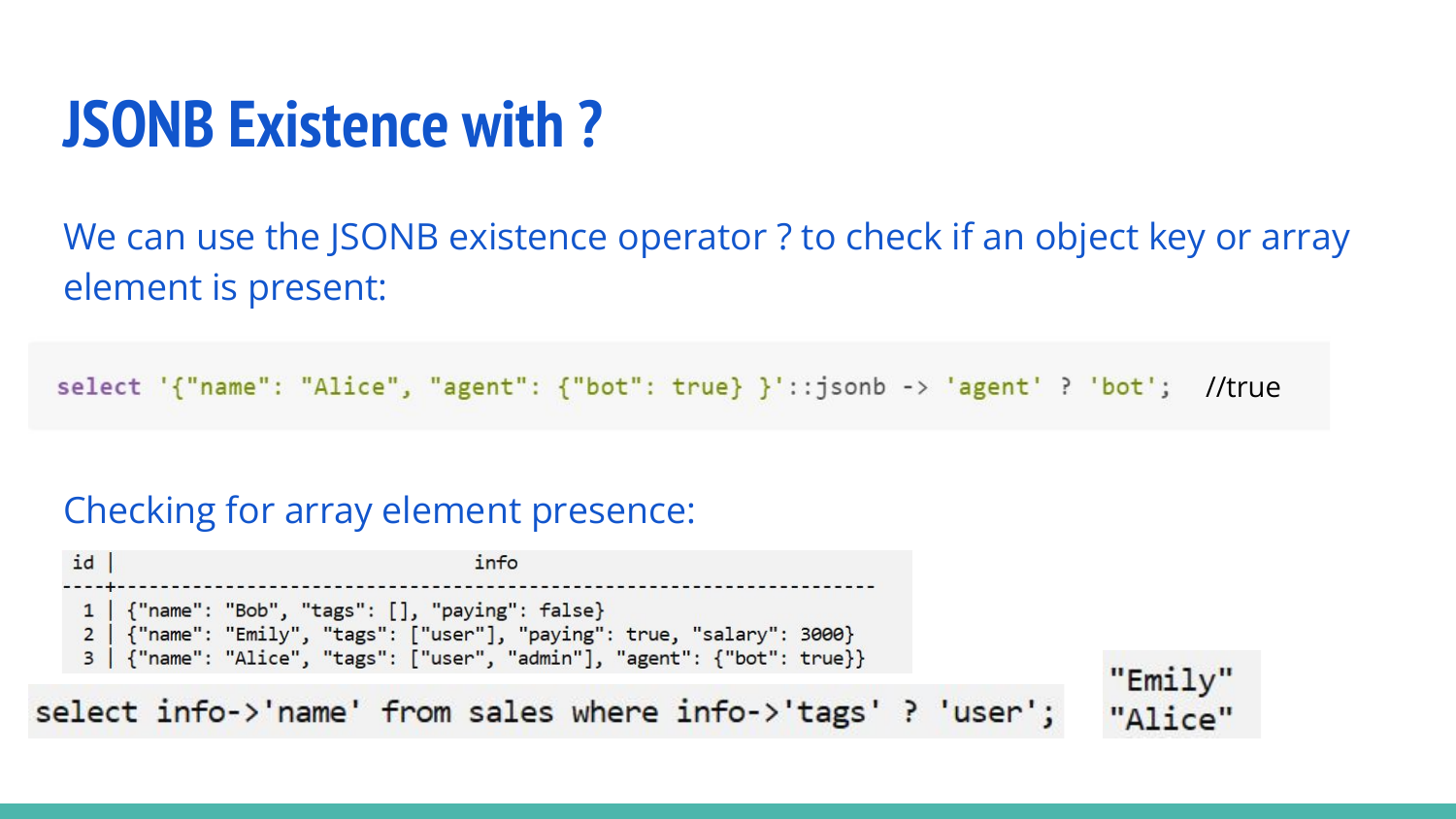**jsonb\_each(jsonb)** (or **json\_each(json)**): expands the top-level JSON object into a set of key-value pairs.

select \* from jsonb\_each( '{"name": "Alice", "agent": {"bot": true} }'::jsonb );

| key        | value                                                                                                                                  |
|------------|----------------------------------------------------------------------------------------------------------------------------------------|
|            | <b>AND RESIDENTS OF A STATE OF A STATE OF A STATE OF A STATE OF A STATE OF A STATE OF A STATE OF A STATE OF A ST</b><br>name   "Alice" |
|            | agent $\{$ "bot": true}                                                                                                                |
| $(2$ rows) |                                                                                                                                        |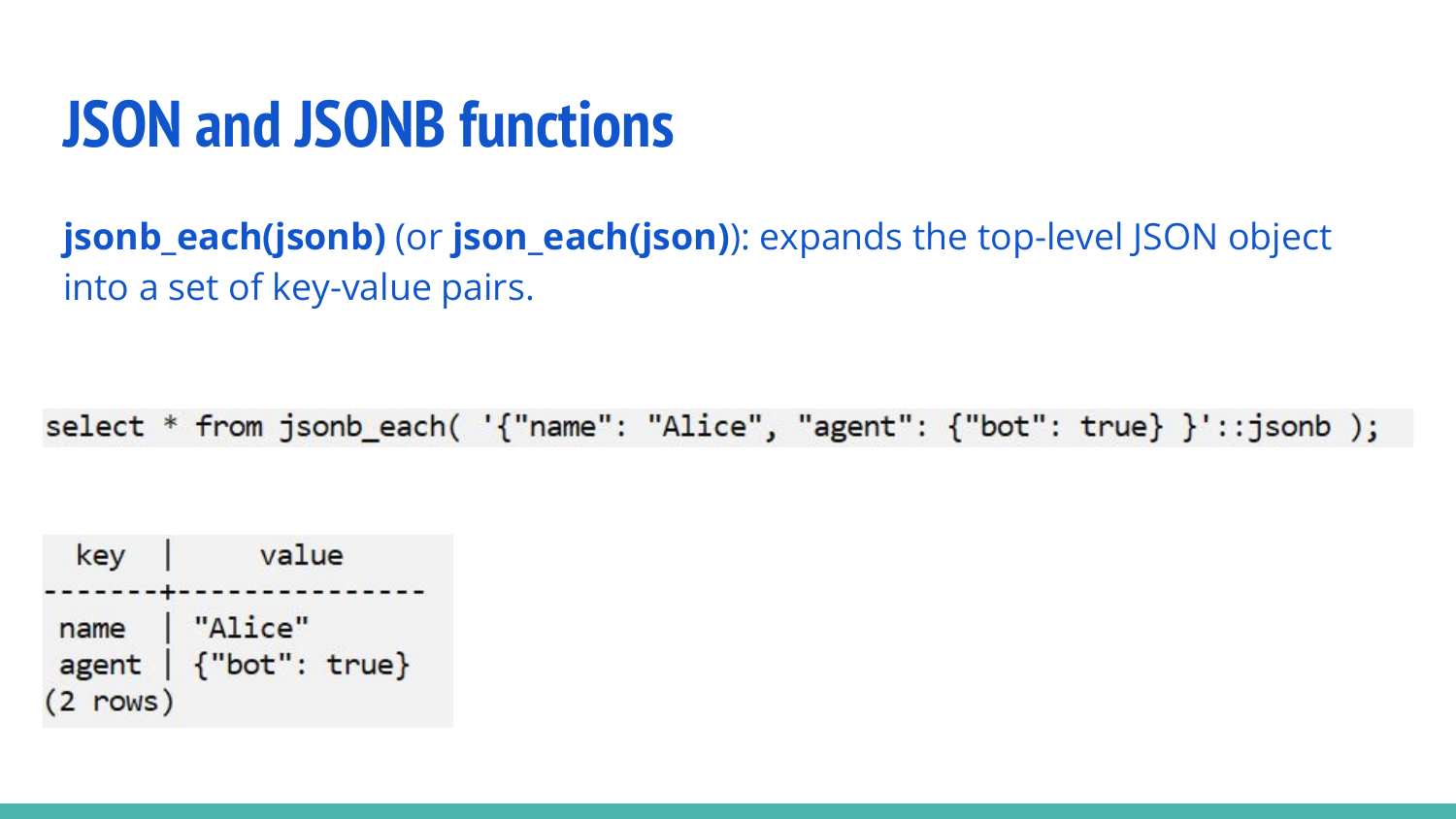**json\_object\_keys(json)** or **jsonb\_object\_keys(jsonb)** returns the set of keys of the top-level JSON object.

select jsonb\_object\_keys( '{"name": "Alice", "agent": {"bot": true} }'::jsonb );

```
jsonb_object_keys
name
agent
(2 \text{ rows})
```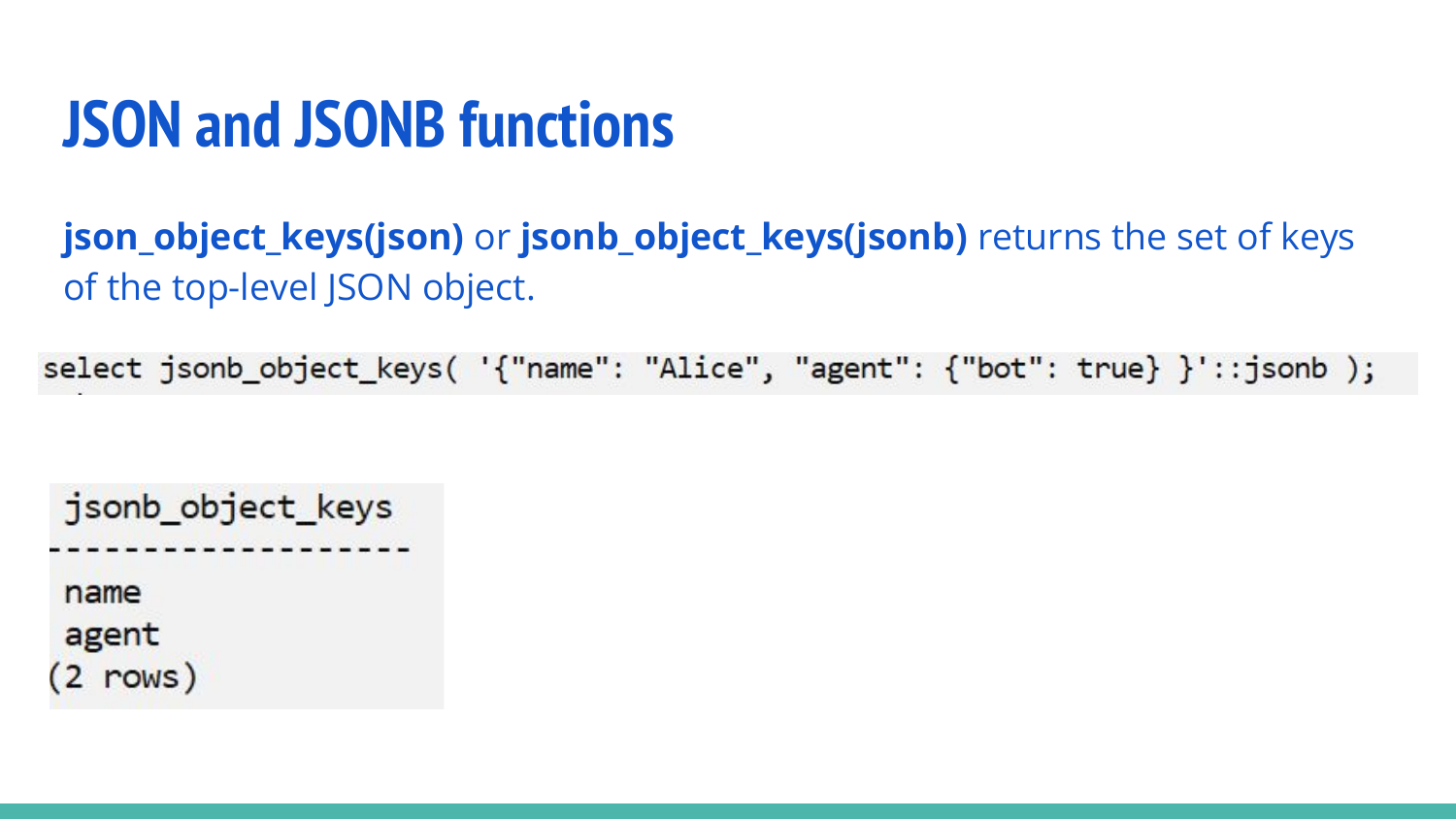**json\_extract\_path(json, text[])** or **jsonb\_extract\_path(jsonb, text[])** returns a JSON object pointed to by a "path" of type text[] (equivalent to #> operator)

select jsonb\_extract\_path( '{"name": "Alice", "agent": {"bot": true} }'::jsonb, 'agent', 'bot');

jsonb extract path true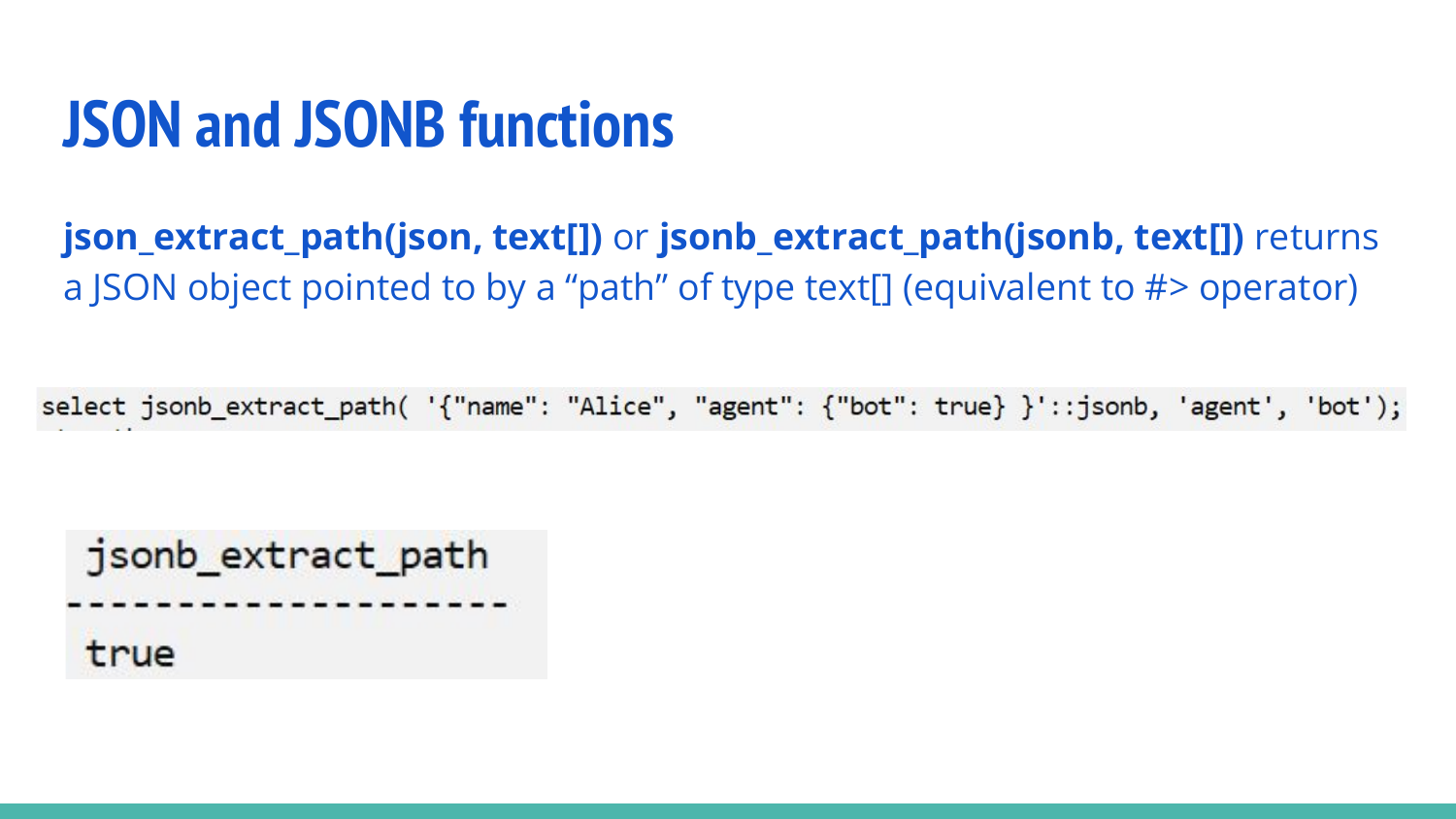#### **jsonb\_pretty(jsonb)** returns the indented JSON text.

select jsonb\_pretty( '{"name": "Alice", "agent": {"bot": true} }'::jsonb );

```
jsonb pretty
\overline{\mathcal{L}}"name": "Alice",
     "agent": \{"bot": true
     }
  row)
```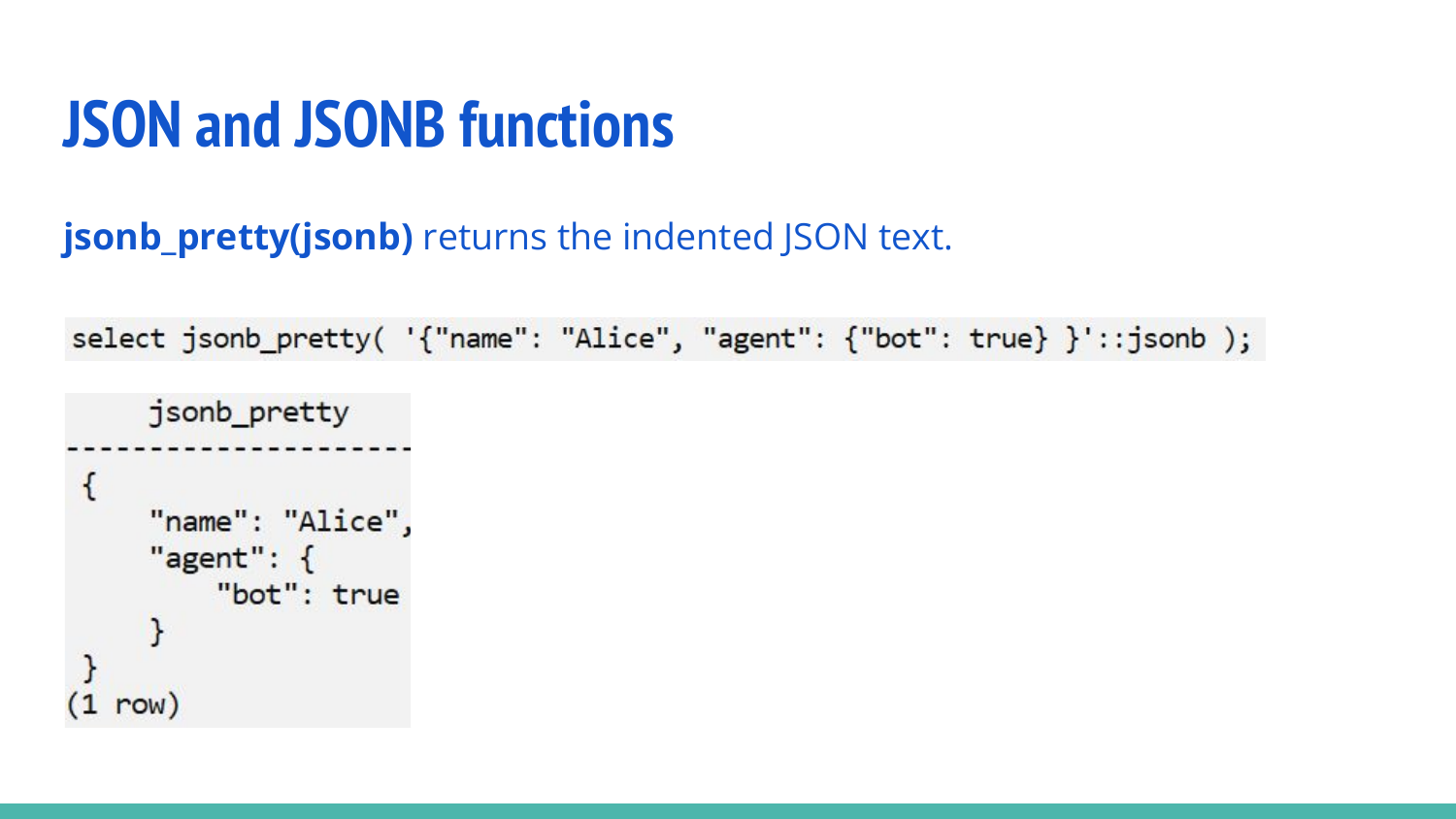### **jsonb\_array\_elements(jsonb)** or **jsonb\_array\_elements\_text(jsonb)**  expands a json array to a set of json/text values. Enables to use aggregate functions on the output.

```
idinfo
 1 | {"name": "Bob", "tags": [], "paying": false}
   | {"name": "Emily", "tags": ["user"], "paying": true, "salary": 3000}
 \overline{2}3 | {"name": "Alice", "tags": ["user", "admin"], "agent": {"bot": true}}
select jsonb_array_elements_text(info->'tags') as tags from sales where id = 3;
 tags
                  select jsonb array elements(info->'tags') as tags from sales where id = 3;
                                                                                       tags
 user
 admin
                                                                                      "user"
(2 rows)
                                                                                      "admin"
```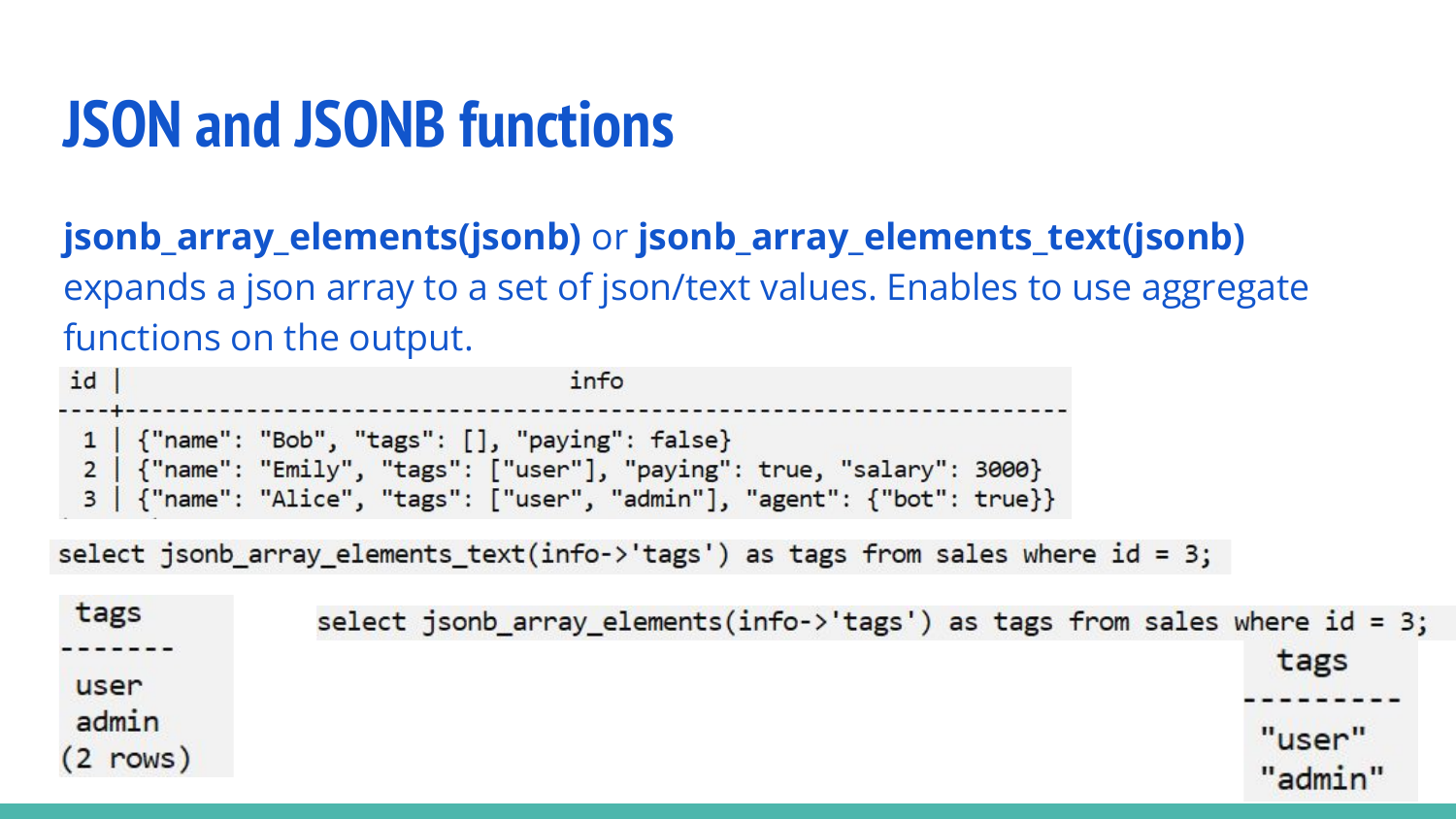# **Creating indices(JSONB)**

id info 1 | {"name": "Bob", "tags": [], "paying": false} 2 | {"name": "Emily", "tags": ["user"], "paying": true, "salary": 3000} 3 | {"name": "Alice", "tags": ["user", "admin"], "agent": {"bot": true}}

### CREATE INDEX people paying ON sales ((info->'paying'));

- This index will automatically speed up all the aggregate functions that we run on people who are paying (where info->'paying' = true) because of the people\_paying index.
- For efficiency, it is recommended to index anything that is subject to be used on a where clause when filtering results.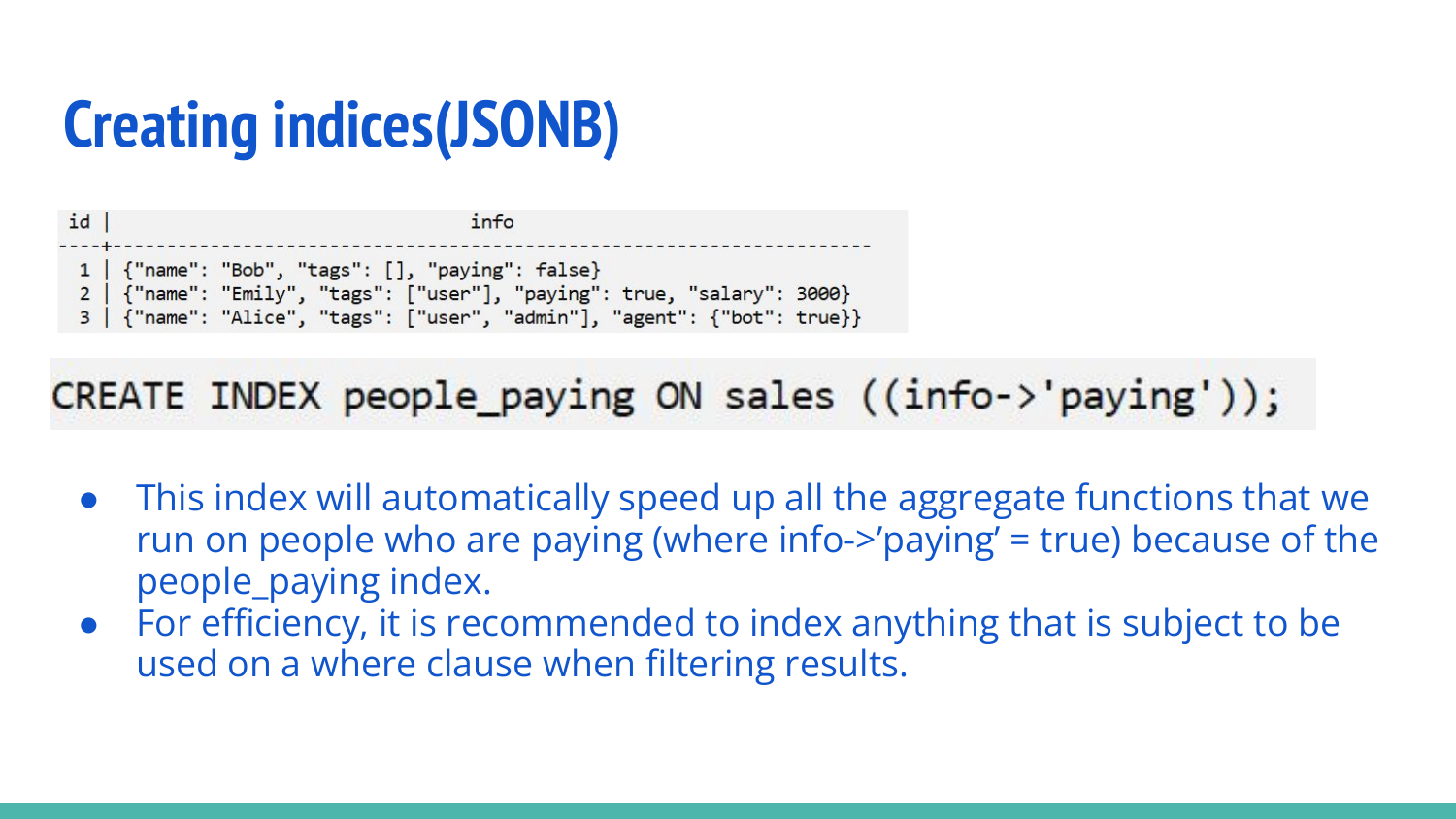# **Indexing with JSONB**

### WithOut Index

#### With Index

| jsonb=# select * from customer where name- $>> 'id' =$<br>'cut000000001' | jsonb=# CREATE INDEX customer jsonbid idx ON customer ((name-<br>$>>'id')$ ;                                   |
|--------------------------------------------------------------------------|----------------------------------------------------------------------------------------------------------------|
|                                                                          |                                                                                                                |
|                                                                          | jsonb=# select * from customer where name->>'id' =<br>$'cust000000001$ ;                                       |
| id<br>cust000000001                                                      |                                                                                                                |
| {"id": "cust000000001", "title": "Dr.",<br>name                          |                                                                                                                |
| "initial": "Q", "last name": "Kordon", "first name": "Bob"}              | cust000000001<br>id                                                                                            |
| customer since                                                           | {"id": "cust000000001", "title": "Dr.",<br>name<br>"initial": "Q", "last name": "Kordon", "first name": "Bob"} |
|                                                                          | customer since                                                                                                 |
| Time: 430.838 ms                                                         |                                                                                                                |
|                                                                          | Time: 0.640 ms                                                                                                 |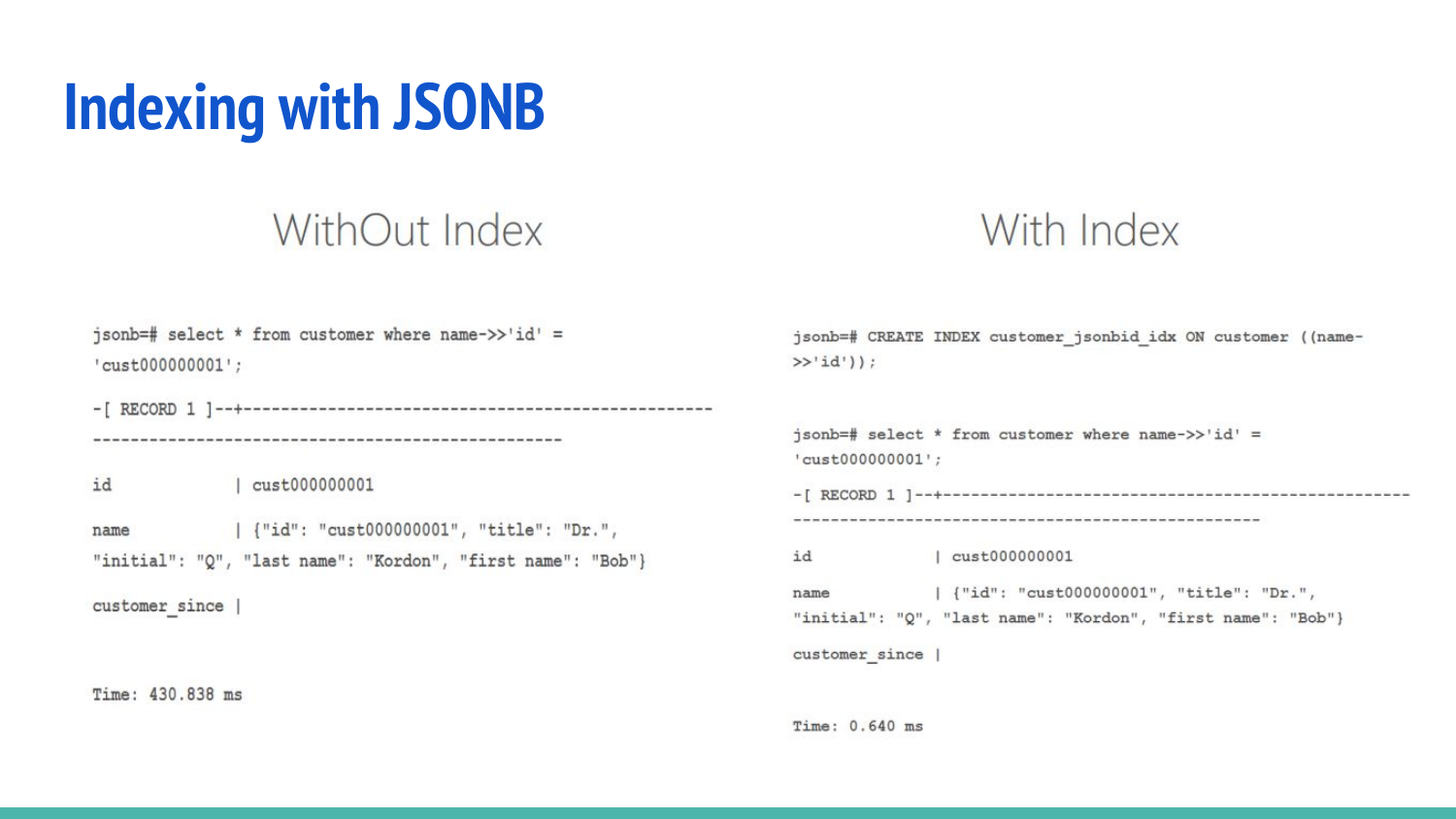# **JSONB benefits and drawbacks**

### JSONB **benefits:**

- more efficiency,
- significantly faster to process due to binary representation
- supports indexing
- simpler schema designs

#### JSONB **drawbacks**:

- slightly slower input (due to added conversion overhead),
- it may take more disk space than plain JSON due to a larger table footprint
- certain queries (especially aggregate ones) may be slower due to the lack of statistics.